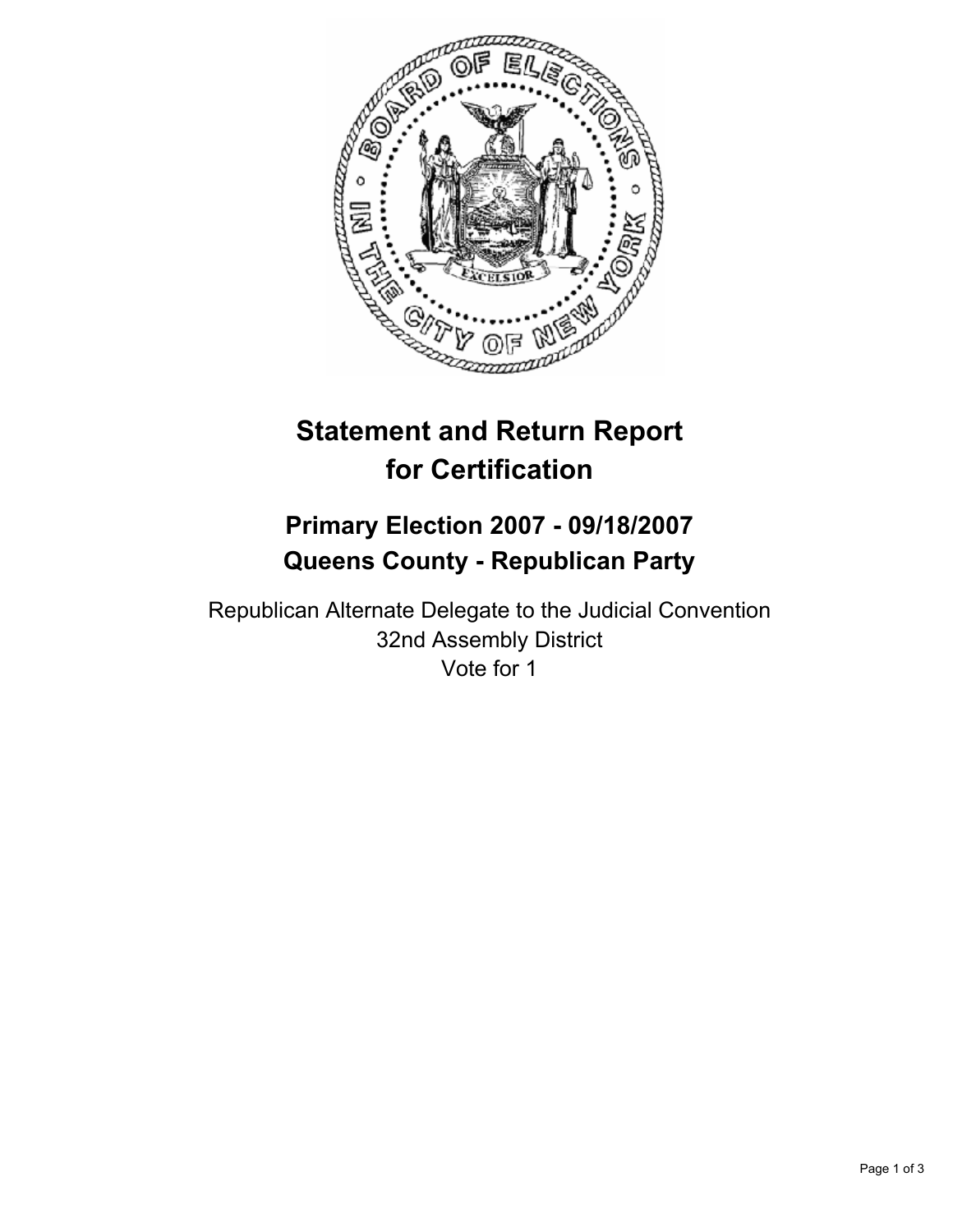

#### **Assembly District 32**

| <b>Total Votes</b> | 75 |
|--------------------|----|
| JOSEPH A VIDAL     | 48 |
| AARON SLAUGHTER    | 27 |
| AFFIDAVIT          |    |
| ABSENTEE/MILITARY  | 9  |
| <b>EMERGENCY</b>   |    |